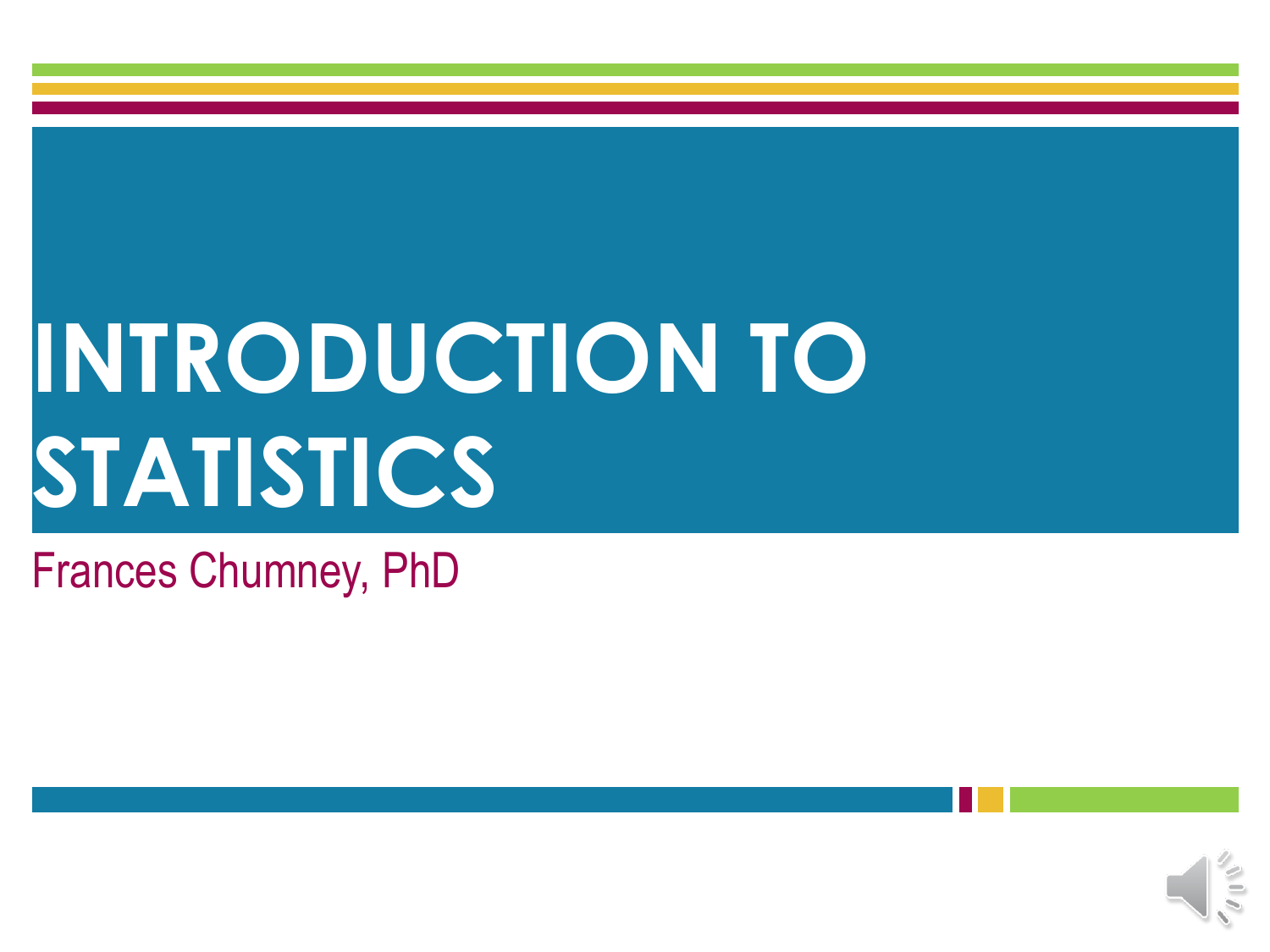What are statistics?

### **UNDERSTANDING STATISTICS**

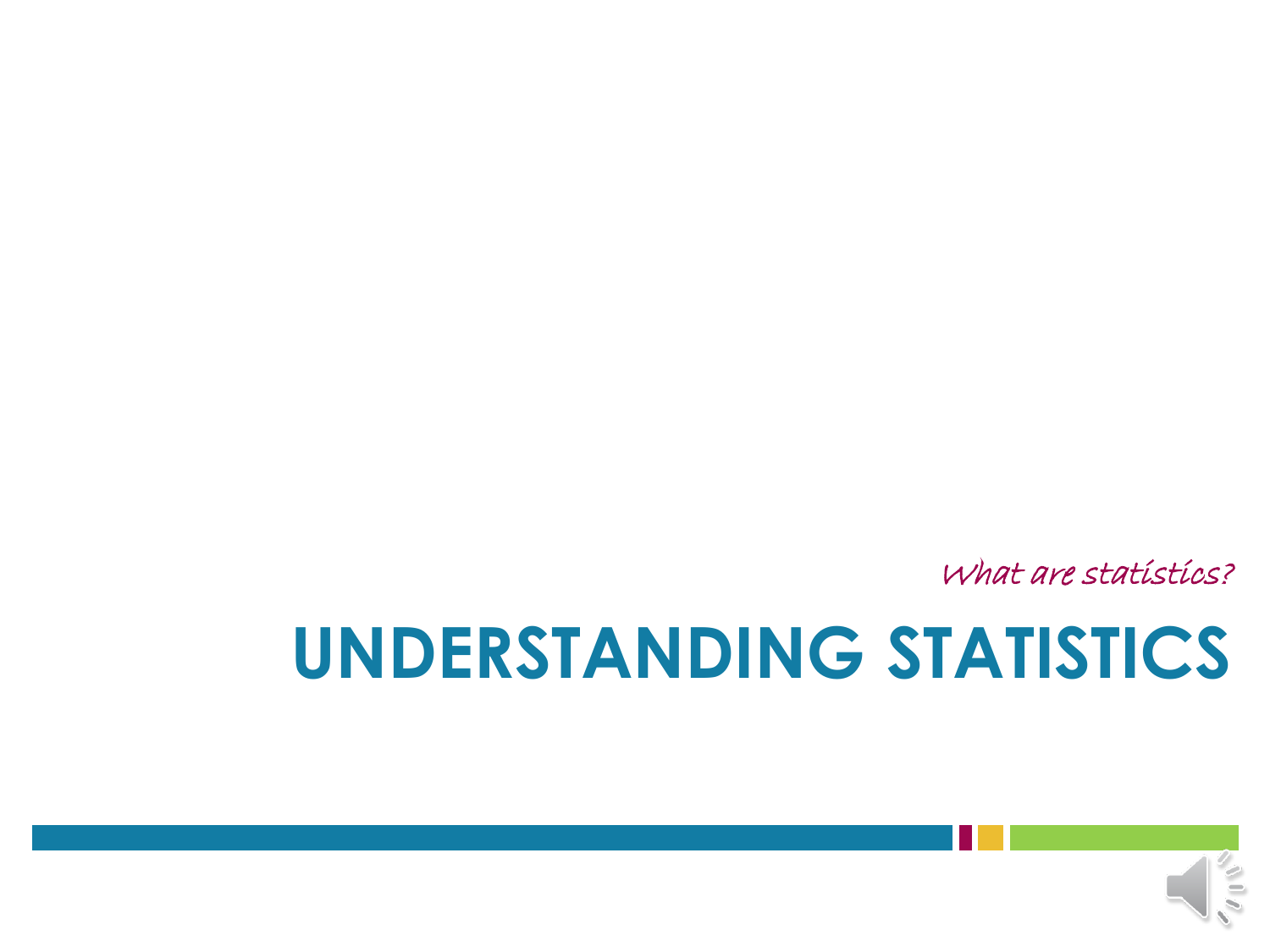## **UNDERSTANDING STATISTICS**

*Statistics is a set of mathematical procedures for organizing, summarizing, & interpreting information*

#### Purpose

- **❖ Organize & understand information**
- **❖ Facilitate communication**
- Answer research questions by indicating what conclusions are justified given the data collected

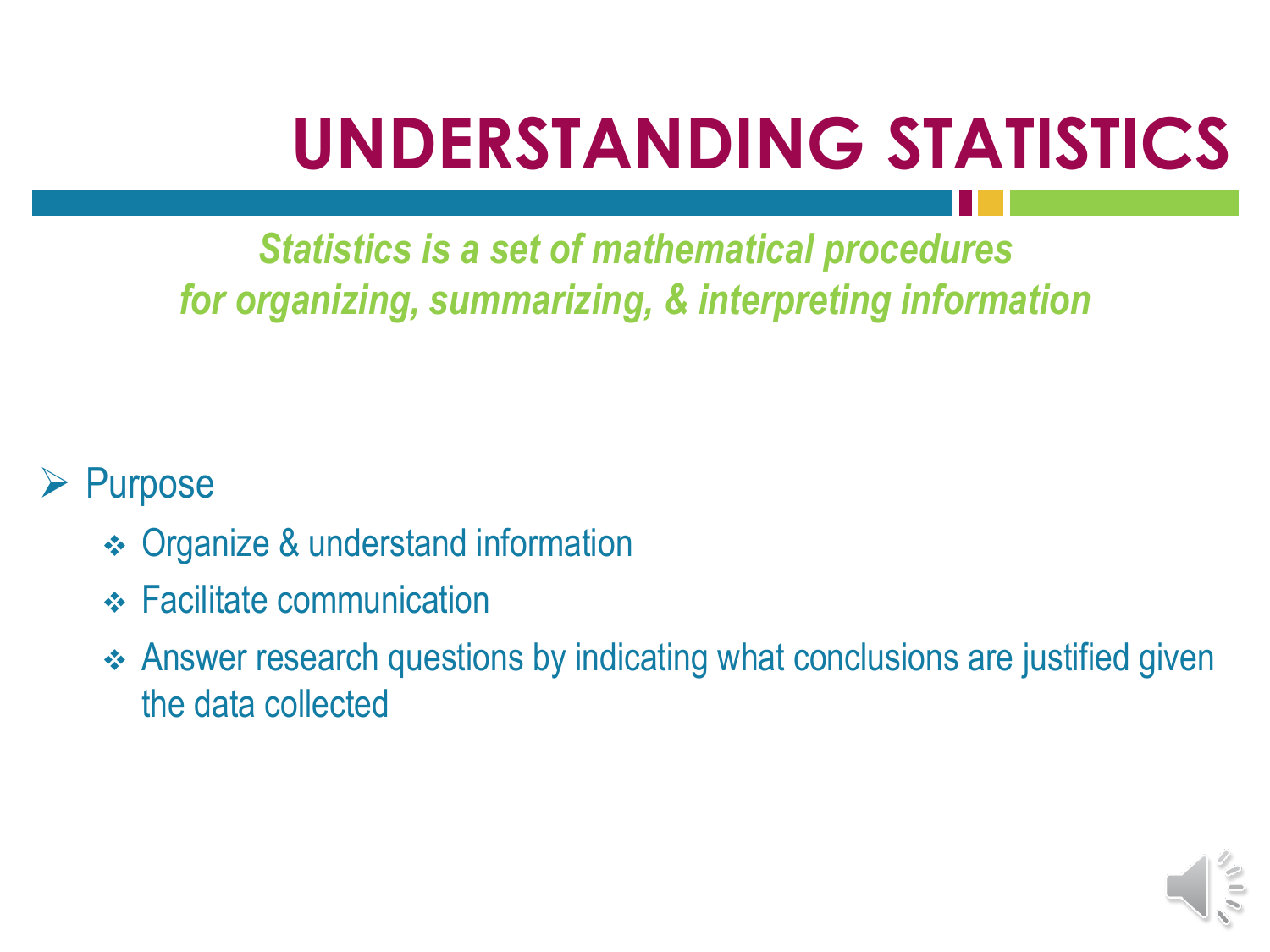

# **POPULATIONS VS. SAMPLES**

group vs. subgroup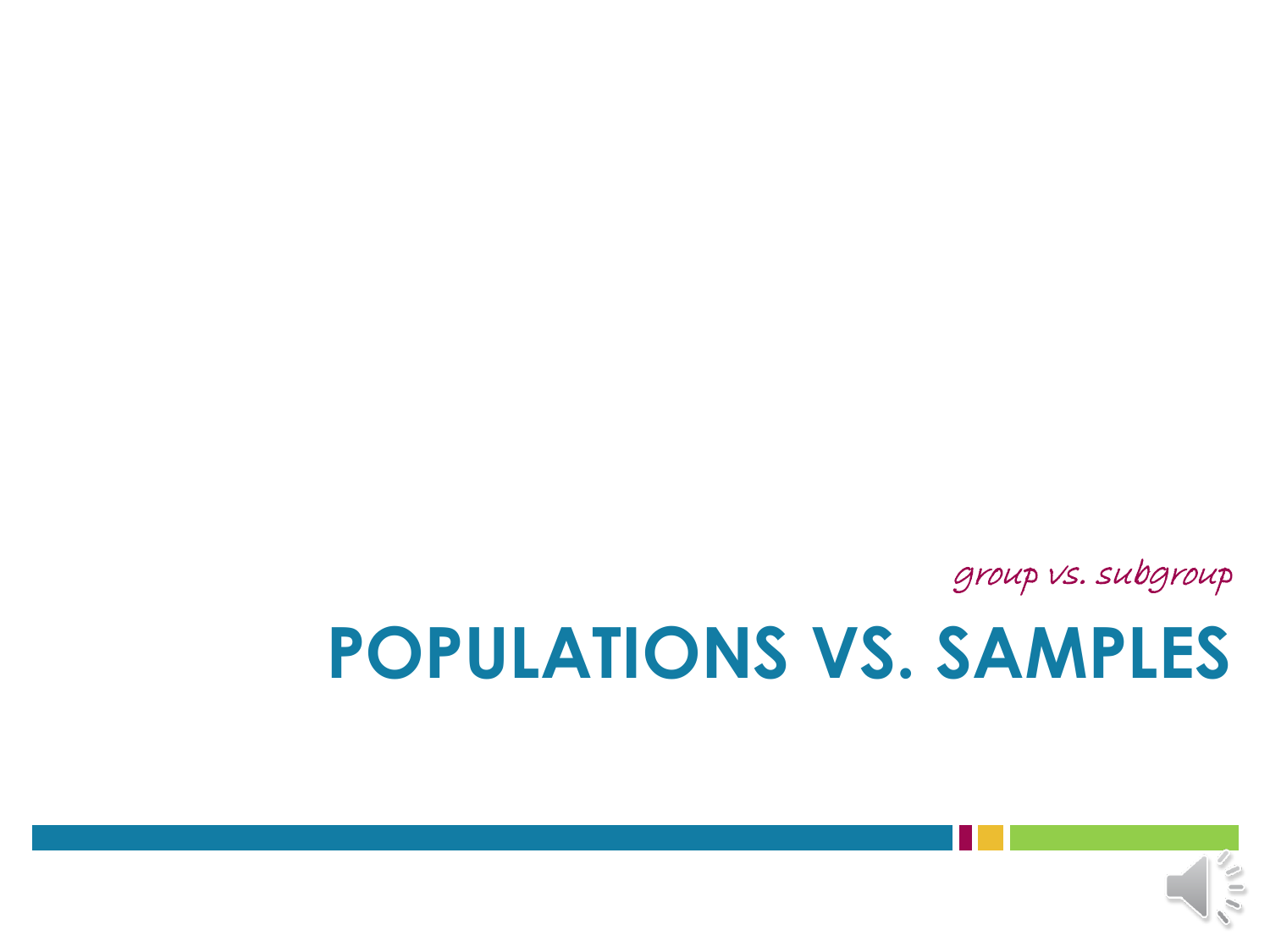# **POPULATIONS**

- **Population:** Entire target group we would like to study
	- Example Research Question: *How do political views of men & women differ?*
		- o Population 1: Men (all men)
		- o Population 2: Women (all women)
	- **❖ Populations can be large or small** 
		- o Example Populations
			- Men (implies *all men in existence*)
			- Adult men in the U.S.
			- Adult men in the U.S. who are registered voters
			- Adult men in the U.S. who are registered voters in the state of Georgia
	- Researcher is responsible for specifying population(s) of interest

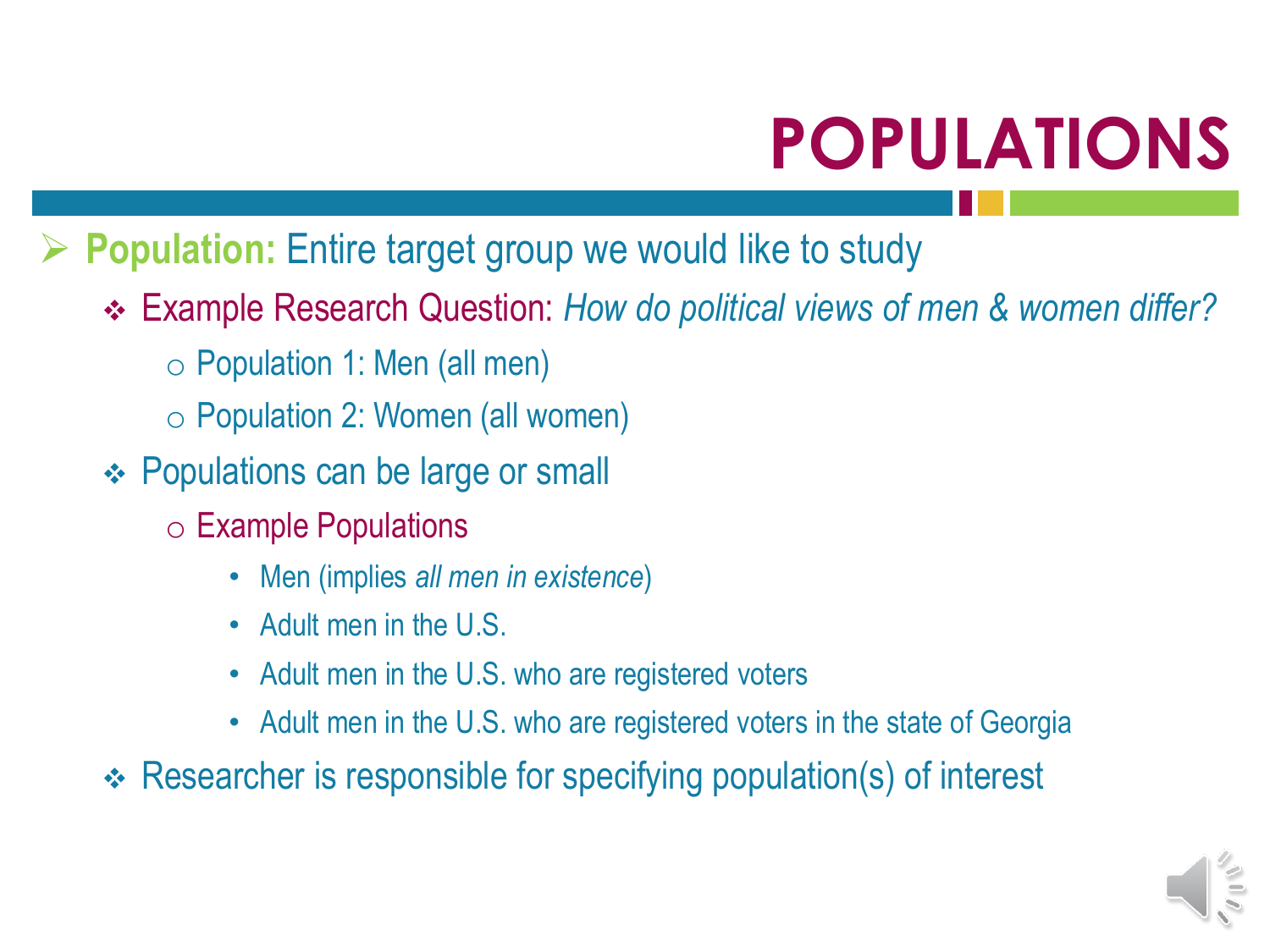### **SAMPLES**

- **Sample:** Subgroup or subset of units/individuals from the population meant to represent the population we would like to study
	- **❖ Motivation for Sampling** 
		- $\circ$  Populations vary in size
		- o Impossible to have complete, accurate list of members (sampling frame) for some populations
		- $\circ$  Not feasible to collect data from all members of some populations (even with a complete, accurate sampling frame)

#### *Statistics allow us to generalize from a sample to the population*

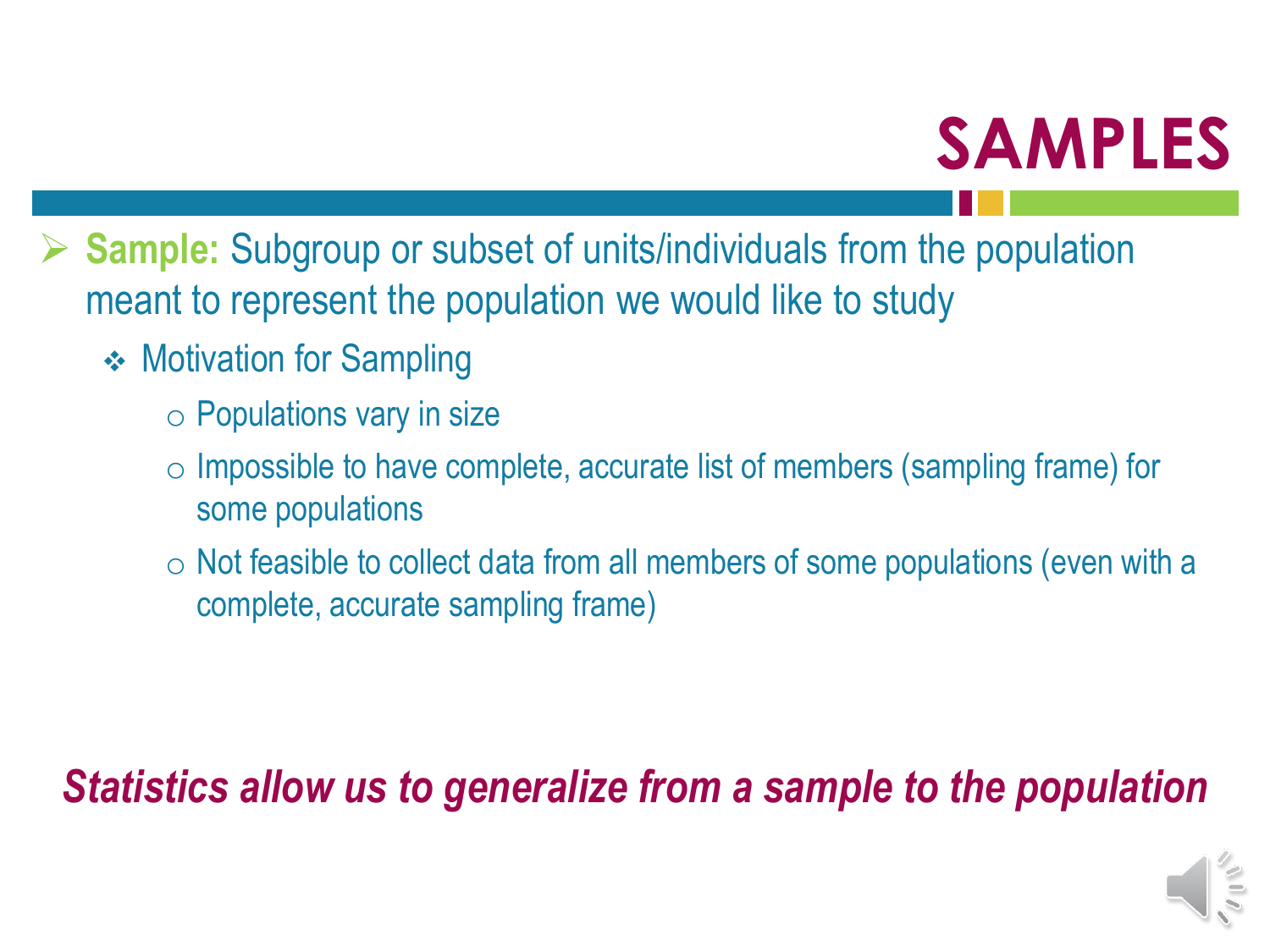### **POPULATIONS ↔ SAMPLES**

*statistics allow us to generalize from a sample to the population*

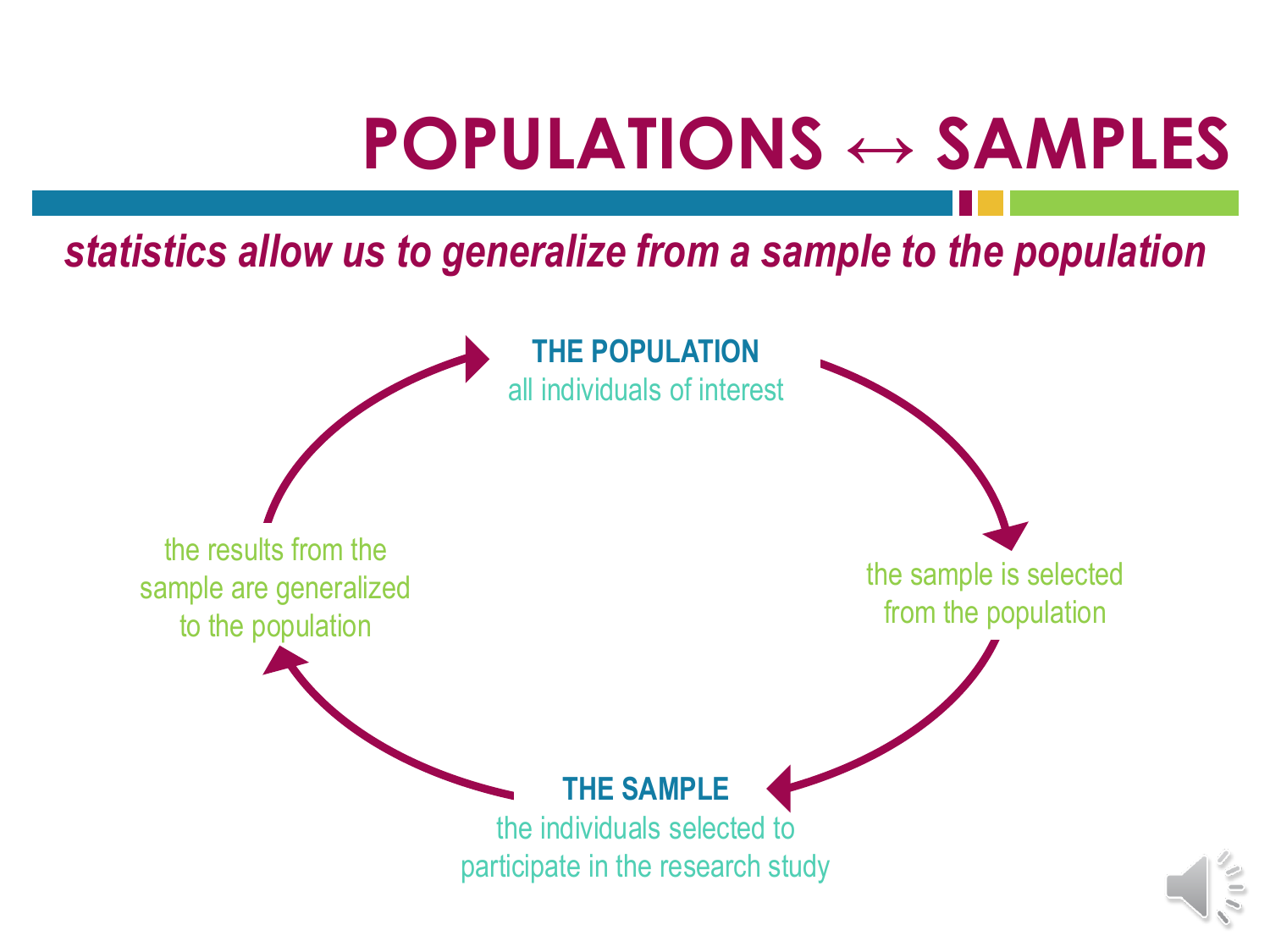parameter vs. statistic, descriptive vs. inferential

### **TYPES OF STATISTICS**

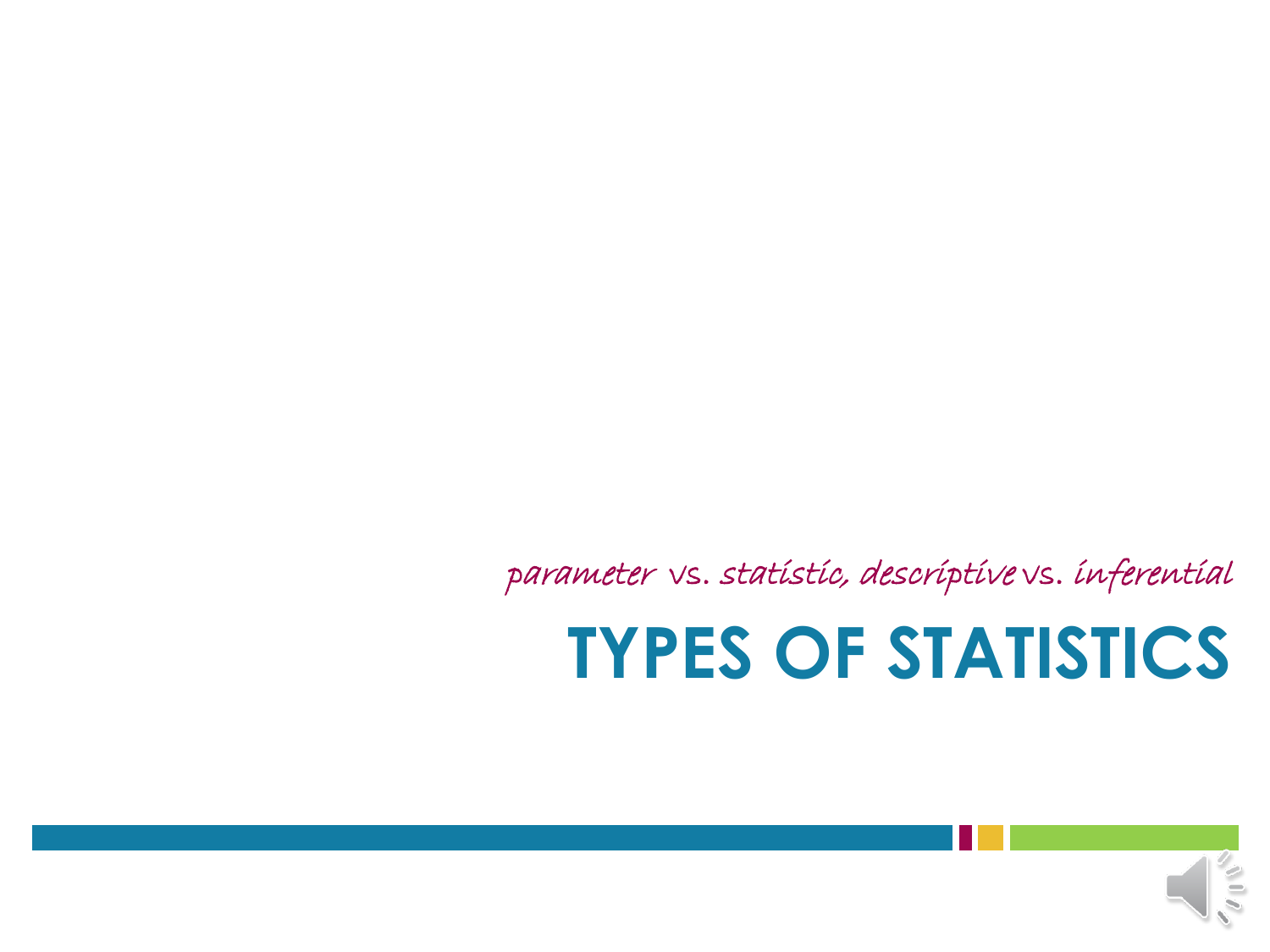# **PARAMETERS & STATISTICS**

- **Parameter:** Value that describes a population
- **Statistic:** Value that describes a sample
- $\triangleright$  Every parameter has a corresponding statistic
	- **❖ Notation differs**
	- **❖ Calculations may differ**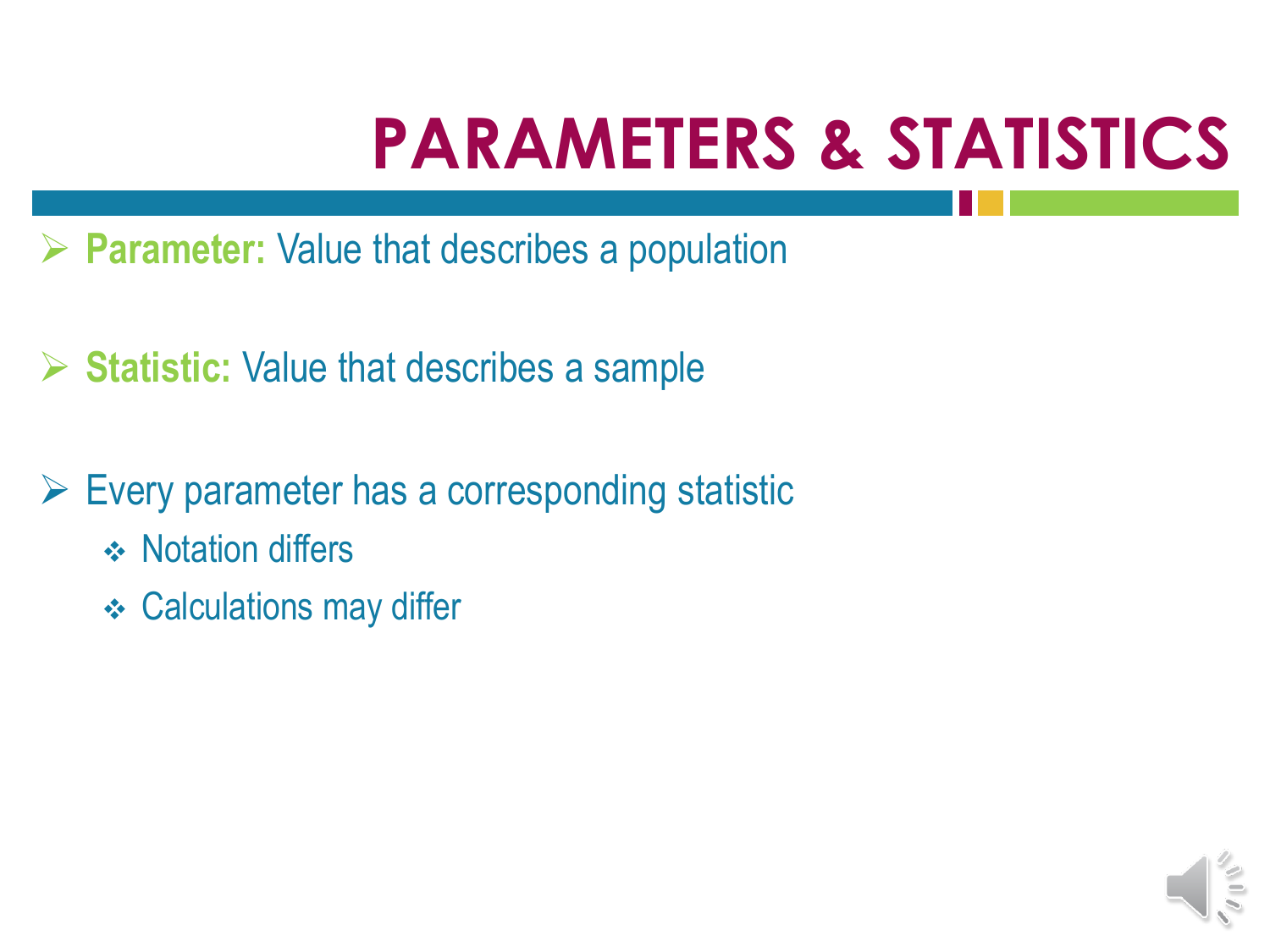# **DESCRIPTIVE & INFERENTIAL**

#### **Descriptive Statistics**

*statistical procedures used to summarize, organize, simplify data*

#### **Inferential Statistics**

*techniques that allow us to study a sample & make generalizations about the populations from which the sample was selected*

#### $\triangleright$  Samples = Problems

- Provide limited information about populations
- $\div$  Representative of population ≠ microcosm of population
- **Sampling Error**

*the discrepancy, or amount of error, that exists between a sample statistic & its corresponding population parameter*

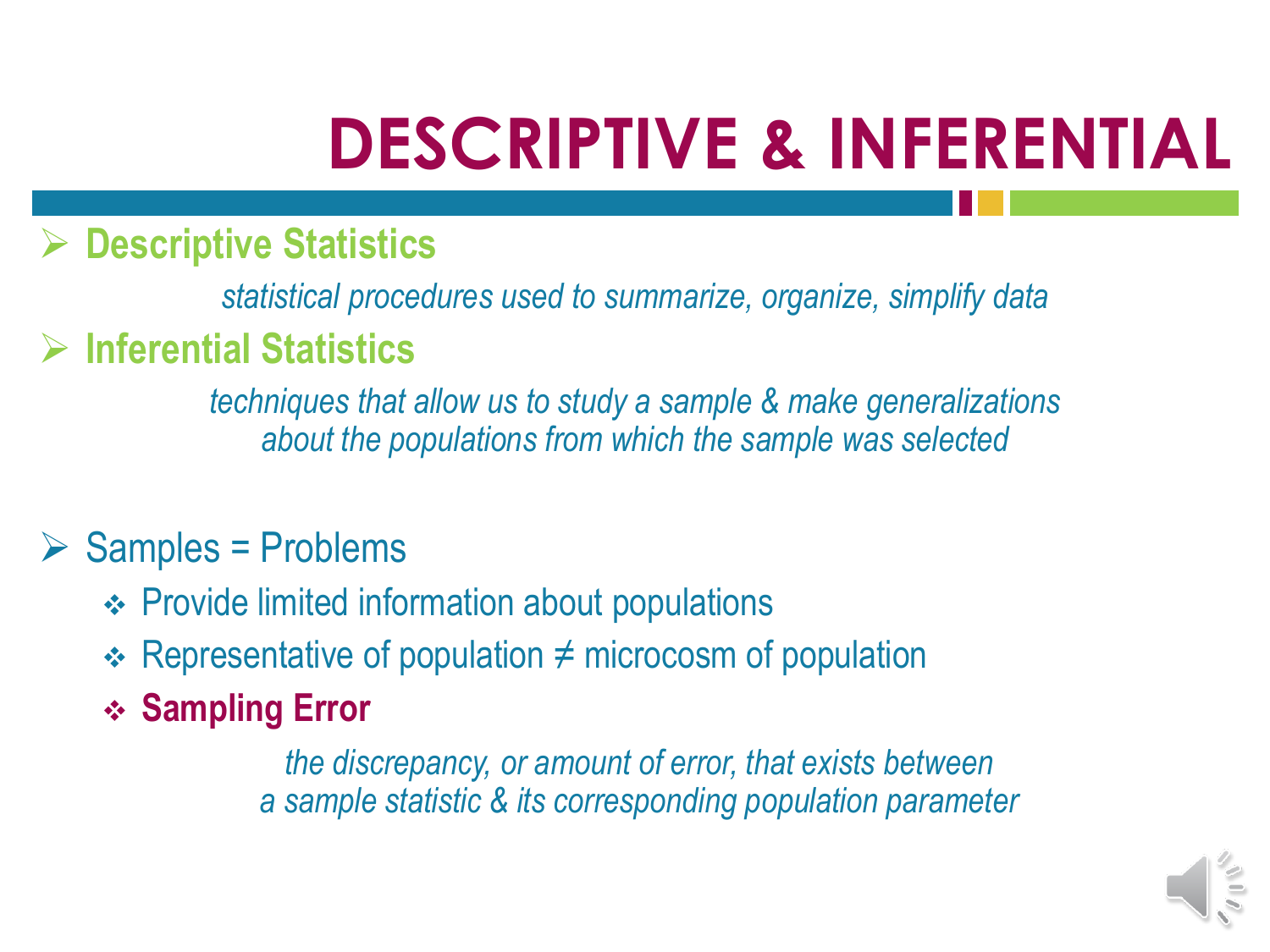### **DESCRIPTIVE & INFERENTIAL**

#### Example: Presence of Sampling Error

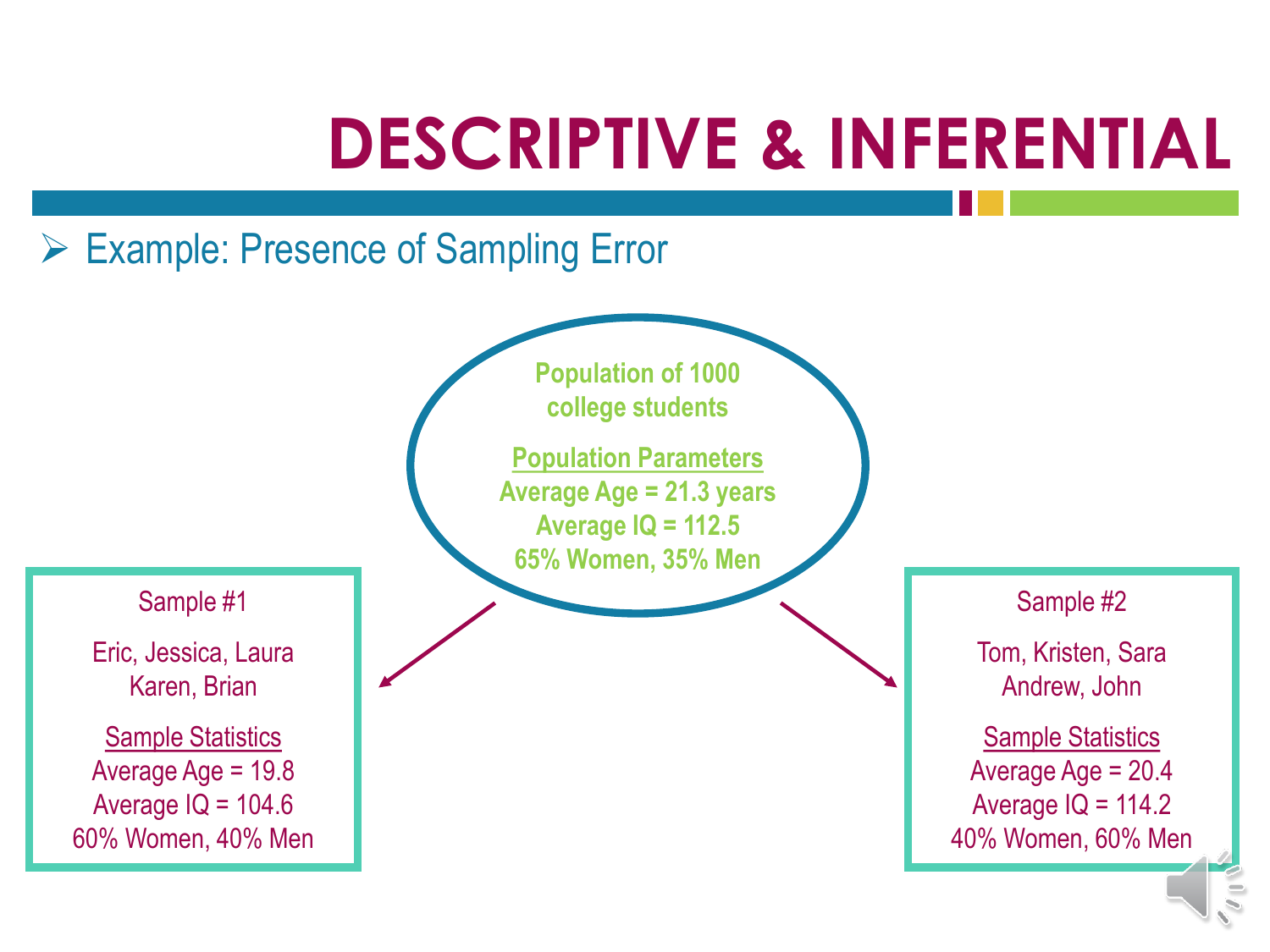standardized system for communicating mathematical functions

### **STATISTICAL NOTATIONS**

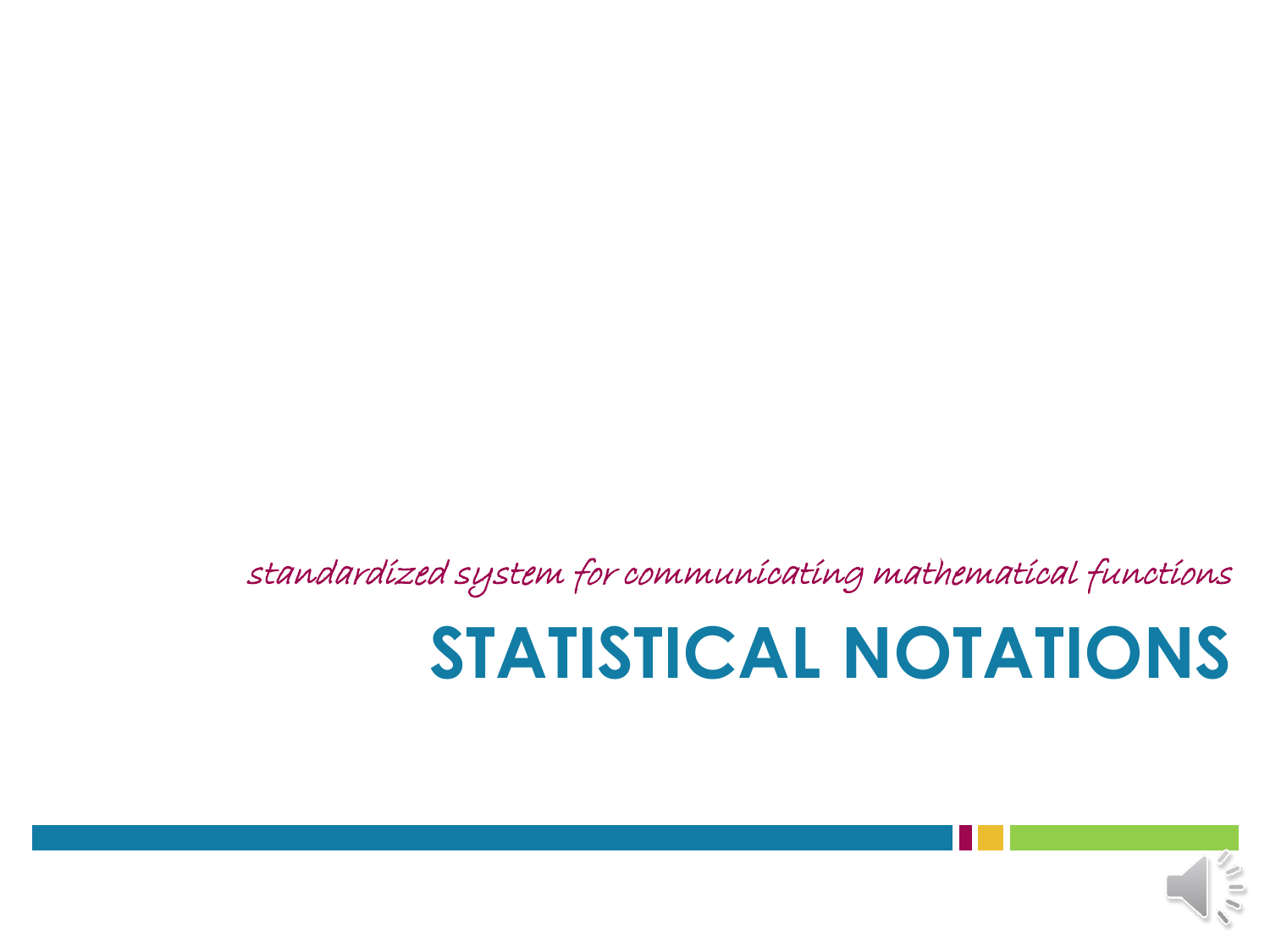#### $\triangleright$  Summation Notation

- ◆ Most statistics computations involve adding (summing)
- **Σ** = Summation (*sigma*) = read as "the sum of"
- **Σ***X* = "the sum of *X* values" or "sum of scores"
- **← Example**

*X*: 10, 6, 7, 4

 $\sum X = 10+6+7+4 = 27$ ,  $N = 4$ 

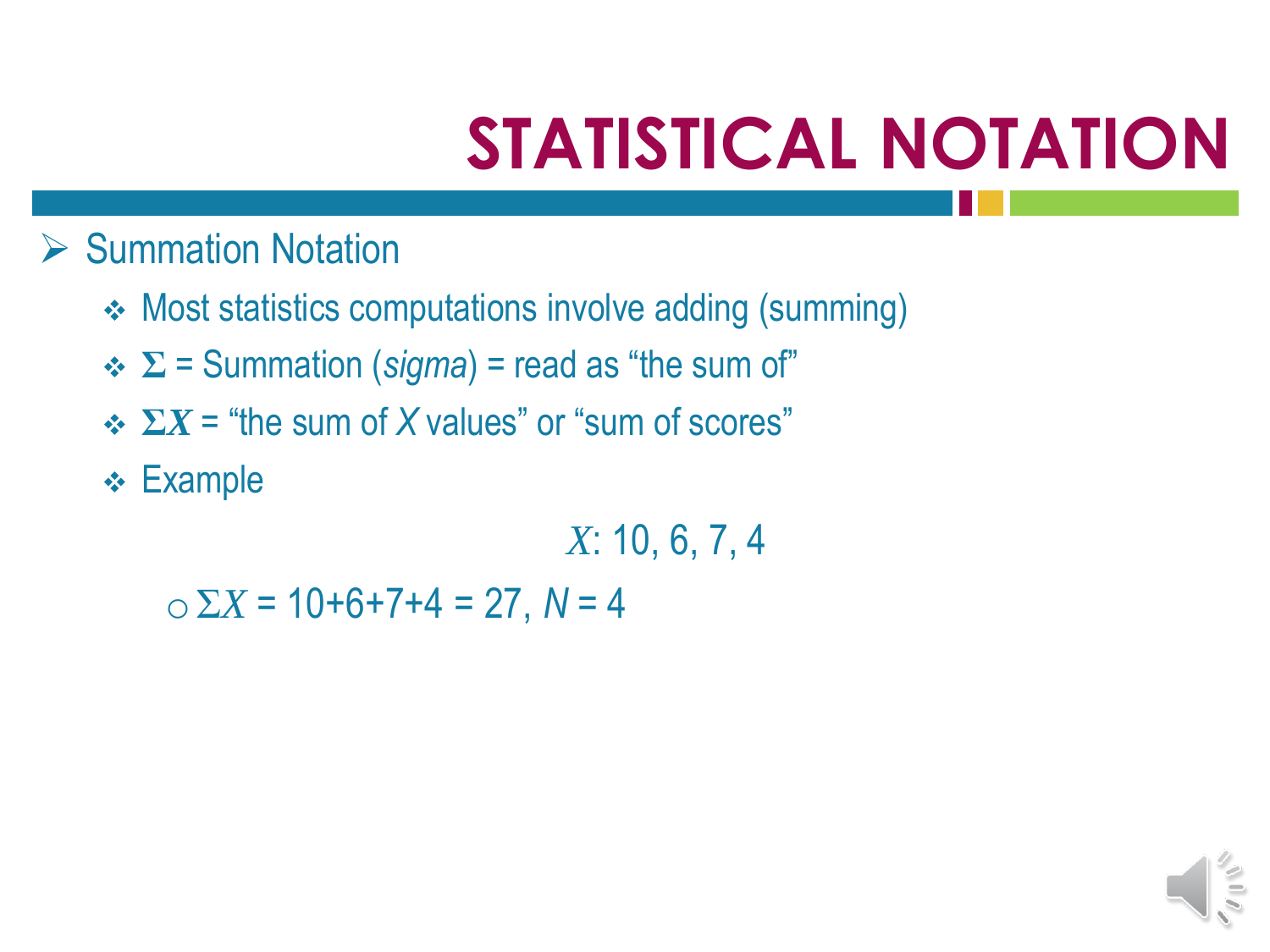- $\triangleright$  Summation Notation
	- **❖ Order of Mathematical Operations**

Please Excuse My Dear Aunt Sally

- o Parentheses
- o Exponents
- $\circ$  Multiply & Divide in order from left to right
- o Addition indicated using Σ
- $\circ$  Other addition & subtraction, in order from left to right

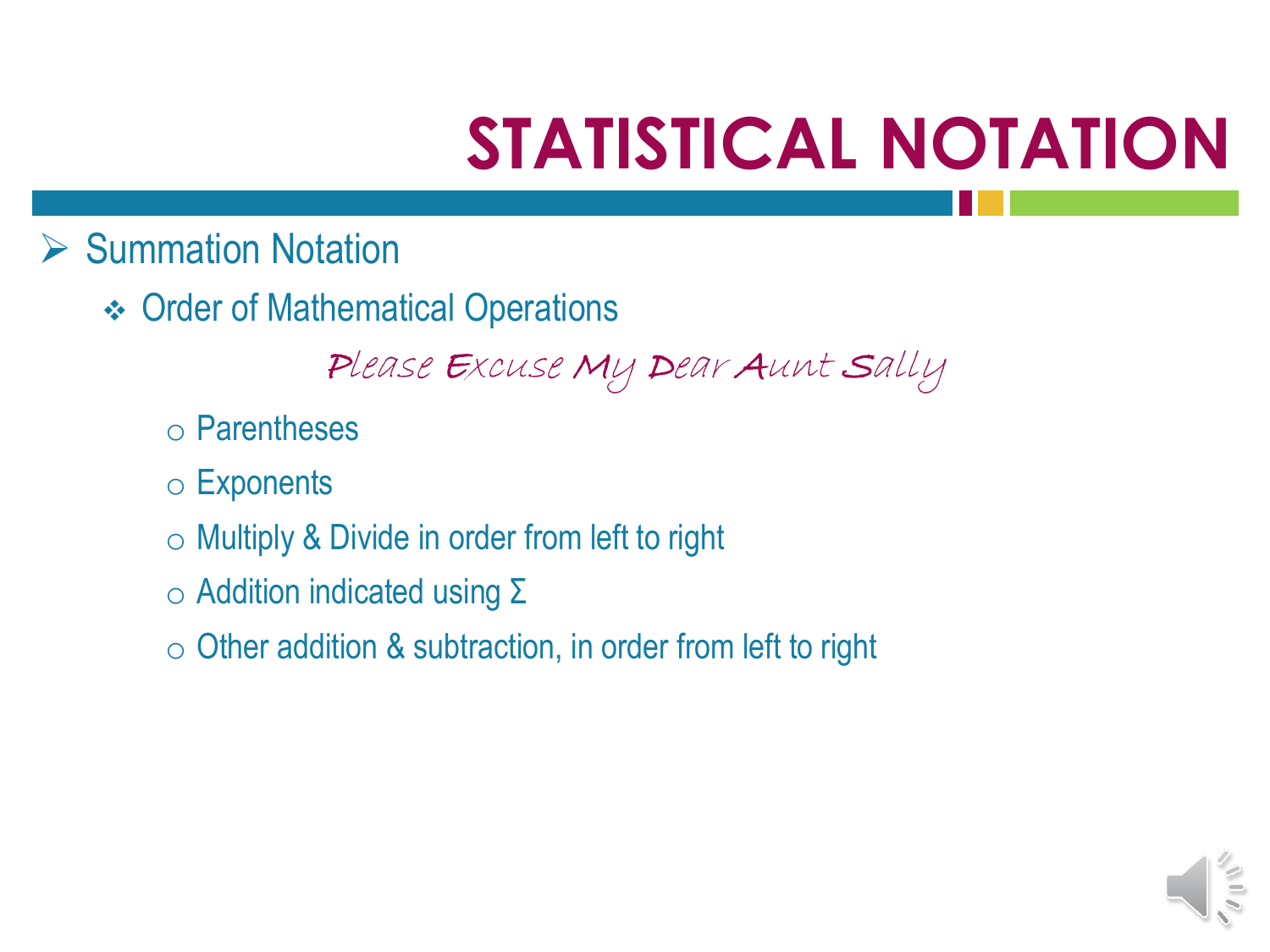$\triangleright$  Summation Notation Examples

*X*: 8, 3, 5, 1, 6

 $\therefore$   $\Sigma X$  = sum of scores

 $8+3+5+1+6 = 23$ 

 $\div$   $\Sigma X^2$  = sum of squared scores  $8^2 + 3^2 + 5^2 + 1^2 + 6^2 = 64 + 9 + 25 + 1 + 36 = 135$ 

 $\div$   $(\Sigma X)^2$  = squared sum of scores; sum of scores, squared  $(8+3+5+1+6)^2 = (23)^2 = 529$ 

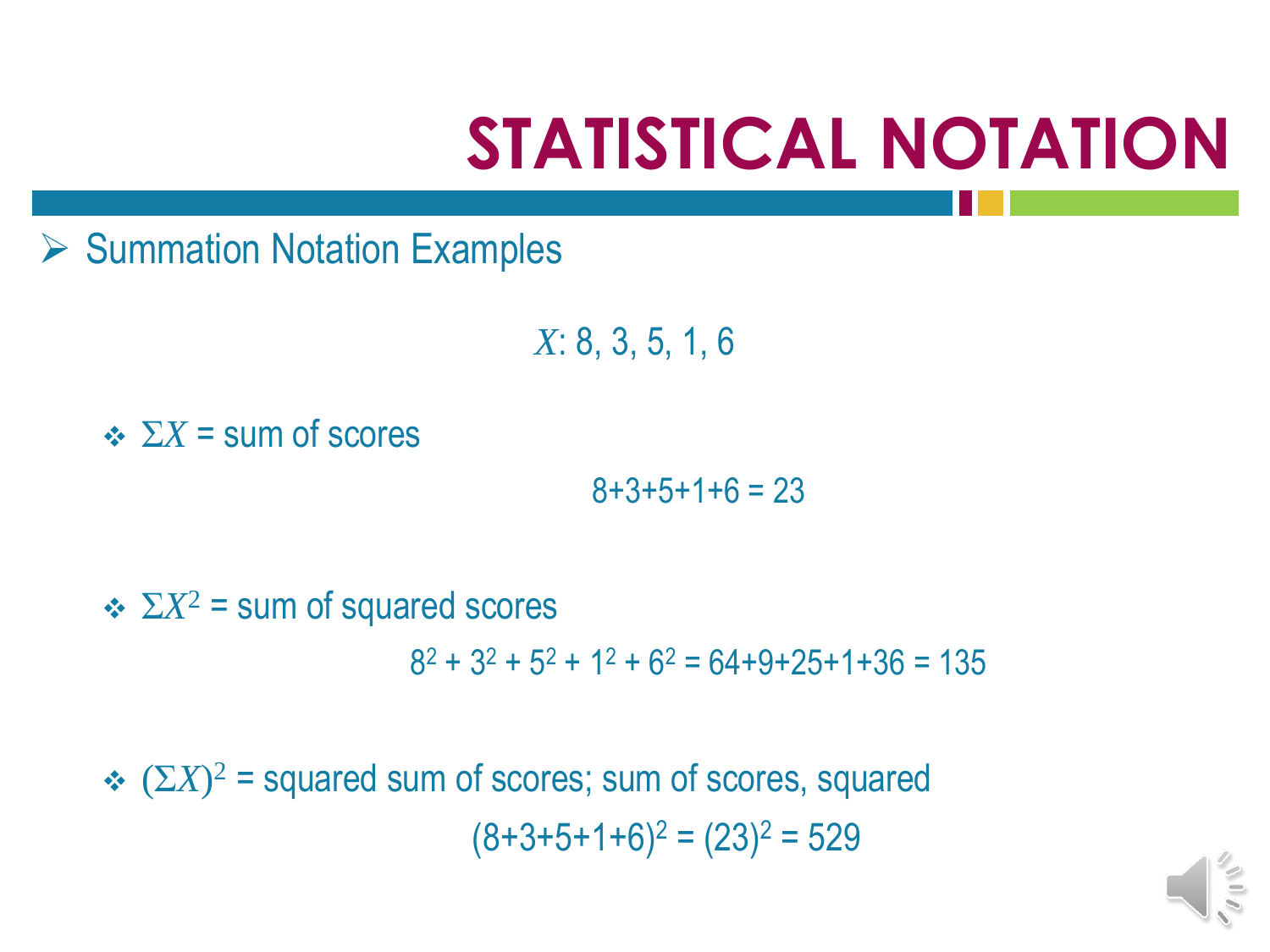$\triangleright$  Summation Notation Examples

*X*: 8, 3, 5, 1, 6

 $\div \Sigma(X-1)$  = sum of X - 1 values  $(8-1) + (3-1) + (5-1) + (1-1) + (6-1) = 7+2+4+0+5 = 18$ 

 $\div \Sigma (X-1)^2$  = sum of squared X - 1 values  $(8-1)^2 + (3-1)^2 + (5-1)^2 + (1-1)^2 + (6-1)^2 =$  $7^2 + 2^2 + 4^2 + 0^2 + 5^2 =$  $49+4+16+0+25 = 94$